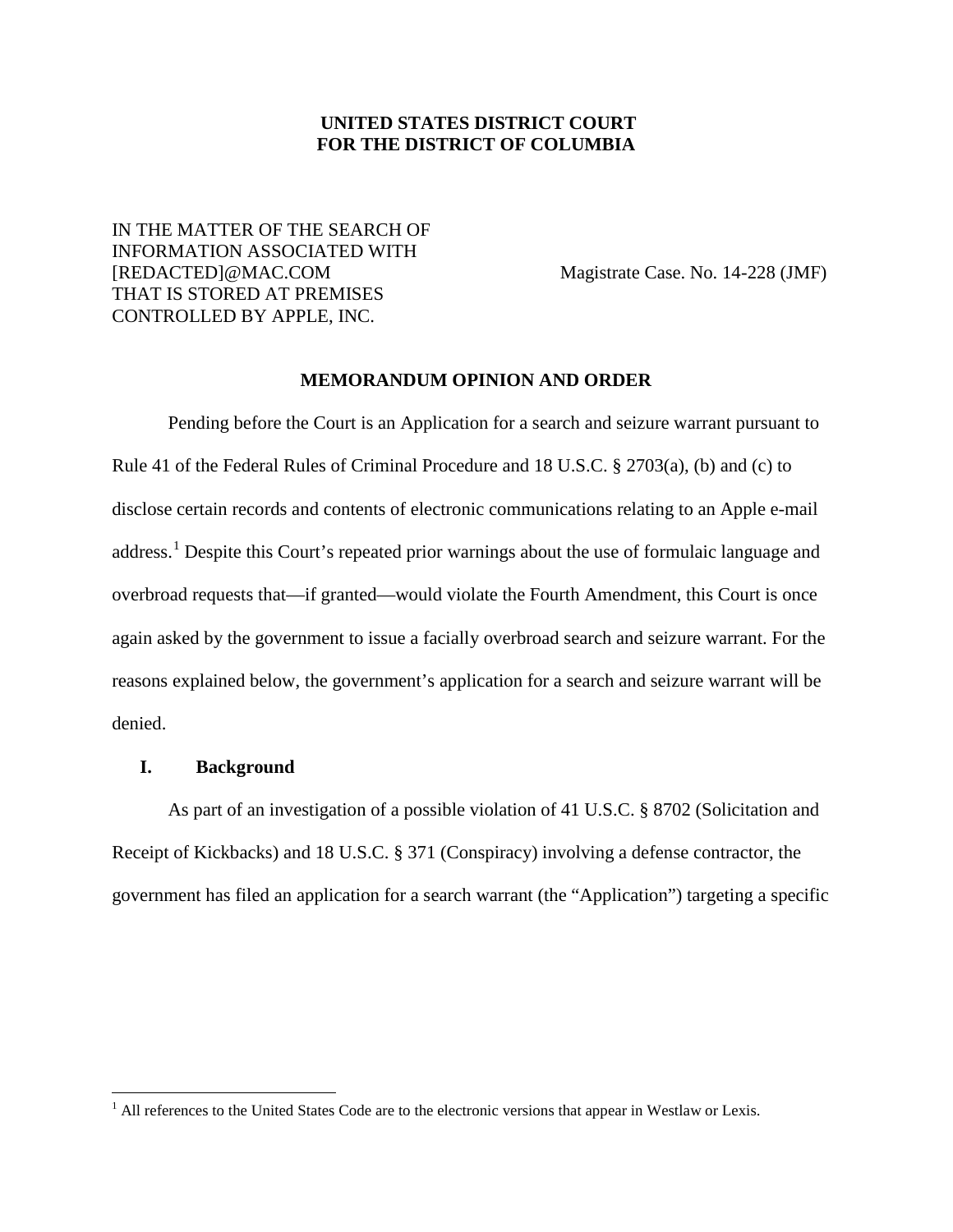Apple e-mail address. See Application at 3.<sup>2</sup> For purposes of this opinion, the details of the investigation—which remain under seal on the Court's docket—are irrelevant.<sup>3</sup>

Following a standard format used by the Department of Justice, $4$  the Application is divided into three main parts. The first part provides background and explains the basis for probable cause. The second part—labeled Attachment A—is titled "Place to Be Searched" and specifies the location of Apple, Inc.; it also explains that the "warrant applies to information associated with the e-mail account [redacted]@mac.com which date from [December], 2013, until the present." Application at 14. Finally, the third part—labeled Attachment B—operates in a bifurcated manner: under the heading "Particular Things to be Seized," the Application distinguishes between "Information to be Disclosed by Apple" and "Information to be seized by the government." Application at 15-16.<sup>5</sup>

The government seeks the following:

## ATTACHMENT B

### Particular Things to be Seized

I. Information to be disclosed by Apple

To the extent that the information described in Attachment A is within the possession, custody, or control of Apple, Apple is required to disclose the following information to the government for each account or identifier listed in Attachment A: All records or other information stored by an individual using each account, including address books, contact and buddy lists, pictures, and files;

<sup>&</sup>lt;sup>2</sup> Because the Clerk's office does not index filings on ECF for a search warrant application until after an order has been issued granting or denying an application, this opinion cannot reference specific ECF filing numbers.<br><sup>3</sup> This opinion addresses an investigatory tool related to an ongoing investigation, and the underlying documents

must remain sealed for the time being. However, this opinion is intended to be—and shall be—made public, as it discusses the investigation in a sufficiently vague manner such as to avoid compromising the ongoing criminal investigation.

<sup>&</sup>lt;sup>4</sup> In fact, the exact draft language is found in Searching and Seizing Computers and Obtaining Electronic Evidence in Criminal Investigations, Department of Justice Criminal Division Computer Crimes and Intellectual Property Section, 255-262 *available at* http://www.justice.gov/criminal/cybercrime/docs/ssmanual2009.pdf (last visited Mar. 7, 2014).

 $<sup>5</sup>$  As a practical matter, when a Magistrate Judge is presented with a search warrant application, the Judge signs both</sup> the application presented by the government and a standard search warrant form propagated by the Administrative Office of the United States Courts. The search warrant form has a space where the "items to be seized" are listed. Instead of specifying the items there, the government or the clerk's office typically writes in "See Attachment B." Thus, when the warrant is presented to the target—in this case Apple—that target receives both the form and Attachment B.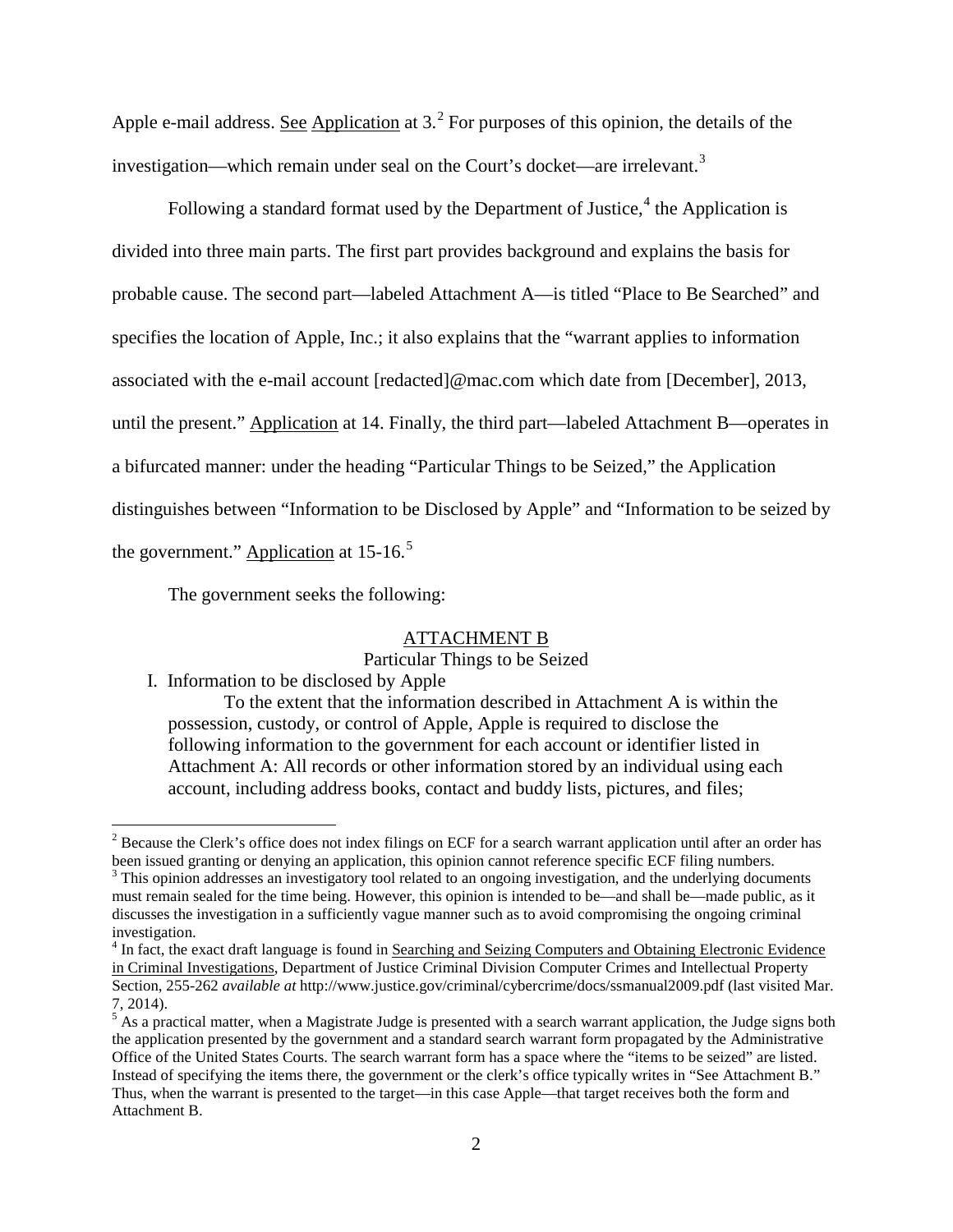- a. All records pertaining to communications between Apple and any person regarding the account, including contacts with support services and records of actions taken;
- b. All records or other information regarding the identification of the accounts, to include full name, physical address, telephone numbers and other identifiers, records of session times and durations, the date on which each account was created, the length of service, the types of service utilized, the Internet Protocol (IP) address used to register each account, log-in IP addresses associated with session times and dates, account status, alternative email addresses provided during registration, methods of connecting, log files, and means and [sic] of payment (including any credit or bank account number);
- c. All records or other information stored by an individual using each account, including address books, contact and buddy lists, pictures, and  $files:$ <sup>6</sup>
- d. All records pertaining to communications between Apple and any person regarding the account, including contacts with support services and records of actions taken; and  $<sup>7</sup>$ </sup>
- e. All records or other information pertaining to including [sic], without limitation, subscriber names, user names, screen names, or other identities, mailing addresses, residential addresses, business addresses, email addresses and other contact information, telephone numbers or other subscriber number [sic] or identity, billing records, credit card or bank account and information about the length of service and the types of service the subscriber or customer utilized, and any other identifying information, whether such records or other evidence are in electronic or other form.
- II. Information to be seized by the government

All information described above in Section I that constitutes contraband, evidence, fruits and instrumentalities of violations of 41 U.S.C. § 8702 (Solicitation and Receipt of Kickbacks) and 18 U.S.C. § 371 (Conspiracy), between [December], 2013, and the present, including the following:

a. Records, emails, and other information referring or relating to a government investigation involving any or all of the following: [Specific names of individuals and corporations are redacted].

Application at 15-16.

# **II. Drafting Errors and The Scope of the Government's Request**

It is evident from the sealed affidavit that the government is really after e-mails from

December to the present. Nothing in Attachment B, however, explicitly requests that Apple give

 $6$  This paragraph is a repeat of the request after the colon in the initial paragraph.

 $<sup>7</sup>$  This paragraph is also listed twice in the original Application.</sup>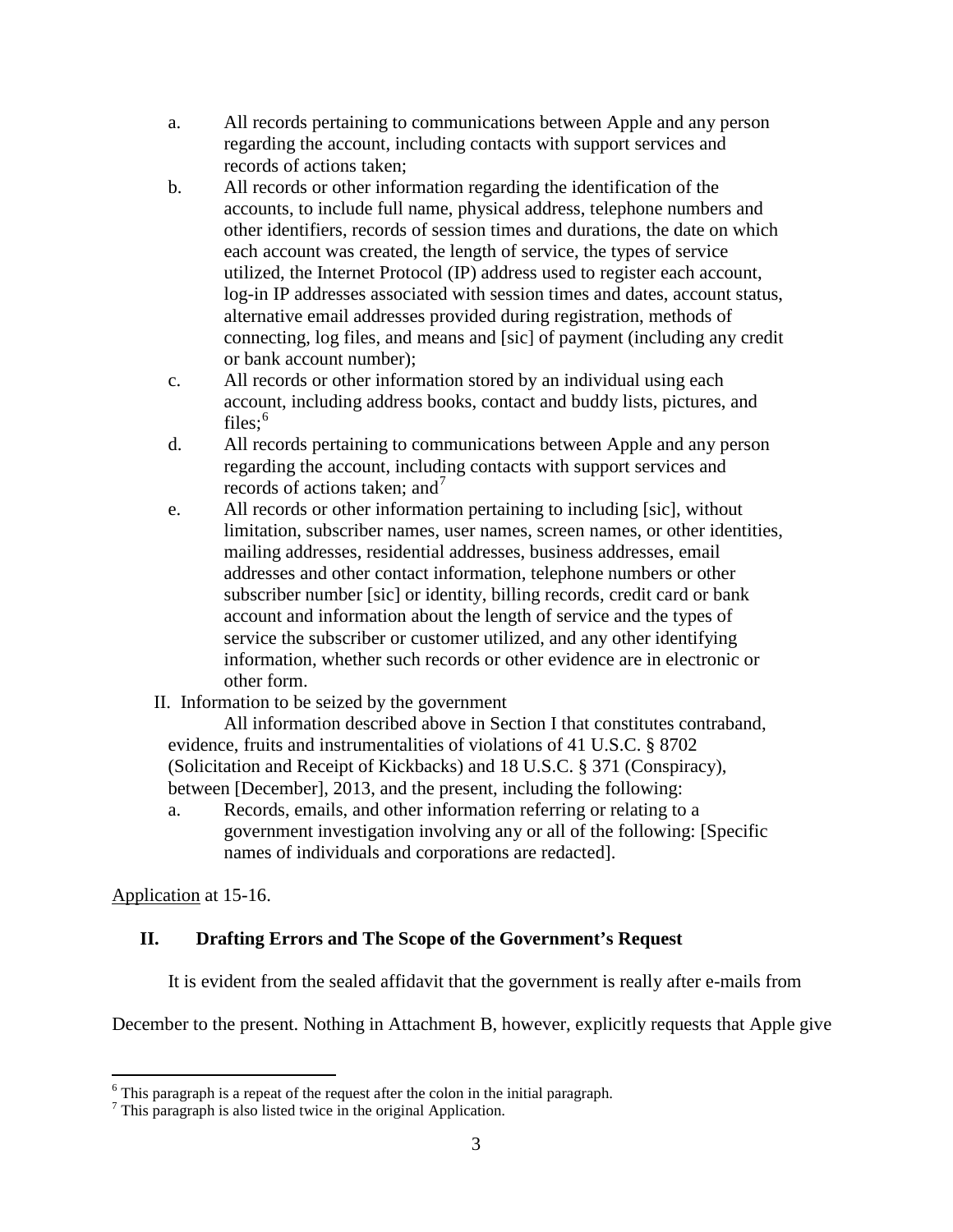the government any e-mails. Strictly read, it instead asks for extensive non-content records about the account as well as "address books, contact and buddy lists, pictures, and files." Application at 15. However, under the subheading of "Information to be seized by the government," Attachment B states that the government will "seize" relevant "[r]ecords, *e-mails*, and other information . . ." Id. at 16 (emphasis added). The Court believes that this confusion was caused by poor drafting. Compare Application at 15-16 (repeating sections beginning "All records or other information stored . . ." and "All records pertaining to communications between Apple . . .") with Searching and Seizing Computers and Obtaining Electronic Evidence in Criminal Investigations at 261. After all, the affidavit discusses specific e-mail conversations as the reason for seeking the warrant; it would be illogical for the government to then *not* seek these e-mails.

While it is evident from closely reading the Application and its attachments what the government is really after, it is equally evident that the government is using language that has the potential to confuse the provider—in this case Apple—which must determine what information must be given to the government. See In the Matter of the Application of the United States of America for an Order Authorizing Disclosure of Historical Cell Site Information for Telephone Number [Redacted], 1:13-MC-199, 1:13-MC-1005, 1:13-MC-1006, 2013 WL 7856601, at \*4 (D.D.C. Oct. 31, 2013) (Facciola, M.J.) ("Generic and inaccurate boilerplate language will only cause this Court to reject future § 2703(d) applications."). This Court should not be placed in the position of compelling Apple to divine what the government actually seeks. Until this Application is clarified, it will be denied.

#### **III. Analysis**

## **A. The Court's Previous Actions Regarding Overly Broad Search Warrant Applications**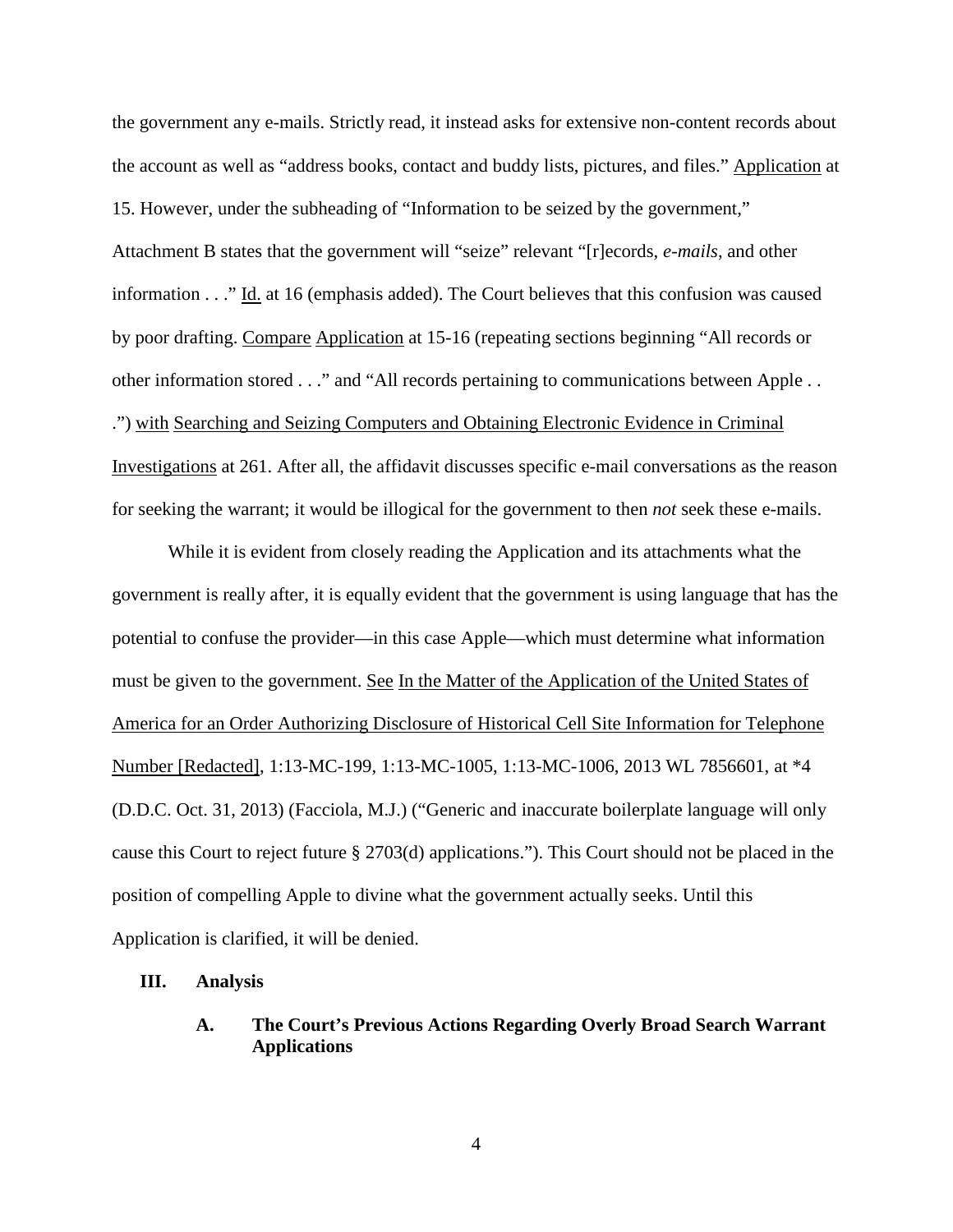This Court is increasingly concerned about the government's applications for search warrants for electronic data. In essence, its applications ask for the entire universe of information tied to a particular account, even if it has established probable cause only for certain information. To ameliorate this problem and bring the warrants in line with the Fourth Amendment, this Court has issued "Secondary Orders" to accompany search and seizure warrants for electronic records. These "Secondary Orders" explicitly require that contents and records of electronic communications that are not relevant to an investigation must be returned or destroyed and cannot be kept by the government. See, e.g., In the Matter of the Search of Information Associated with [Redacted] That is Stored at Premises Controlled by Yahoo! Inc., 13-MJ-728, [#4] (D.D.C. Sept. 25, 2013) (sealed) (Facciola, M.J.) ("All contents and records that the United States government determines are not within the scope of Attachment B (II)(A), (B), and (C) shall be either returned to Yahoo!, Inc., or, if copies, destroyed."). Without such an order, this Court is concerned that the government will see no obstacle to simply keeping all of the data that it collects, regardless of its relevance to the specific investigation for which it is sought. See In the Matter of the Search of Information Associated with the Facebook Account Identified by the Username Aaron.Alexis That Is Stored at Premises Controlled by Facebook, Inc., 13-MJ-742, 2013 WL 7856600, at \*7 (D.D.C. Nov. 26, 2013) (Facciola, M.J.) (hereinafter "Facebook Opinion").

That, however, has not been the extent of the Court's concerns. In the Court's November 2013 Facebook Opinion involving the search of the Facebook account of Navy Yard shooter Aaron Alexis, the Court raised serious concerns about the government's use of the two-step procedure under Rule 41 of the Federal Rules of Criminal Procedure. See Facebook Opinion, 2013 WL 7856600, at \*6. ("Under that Rule, a warrant 'may authorize the seizure of electronic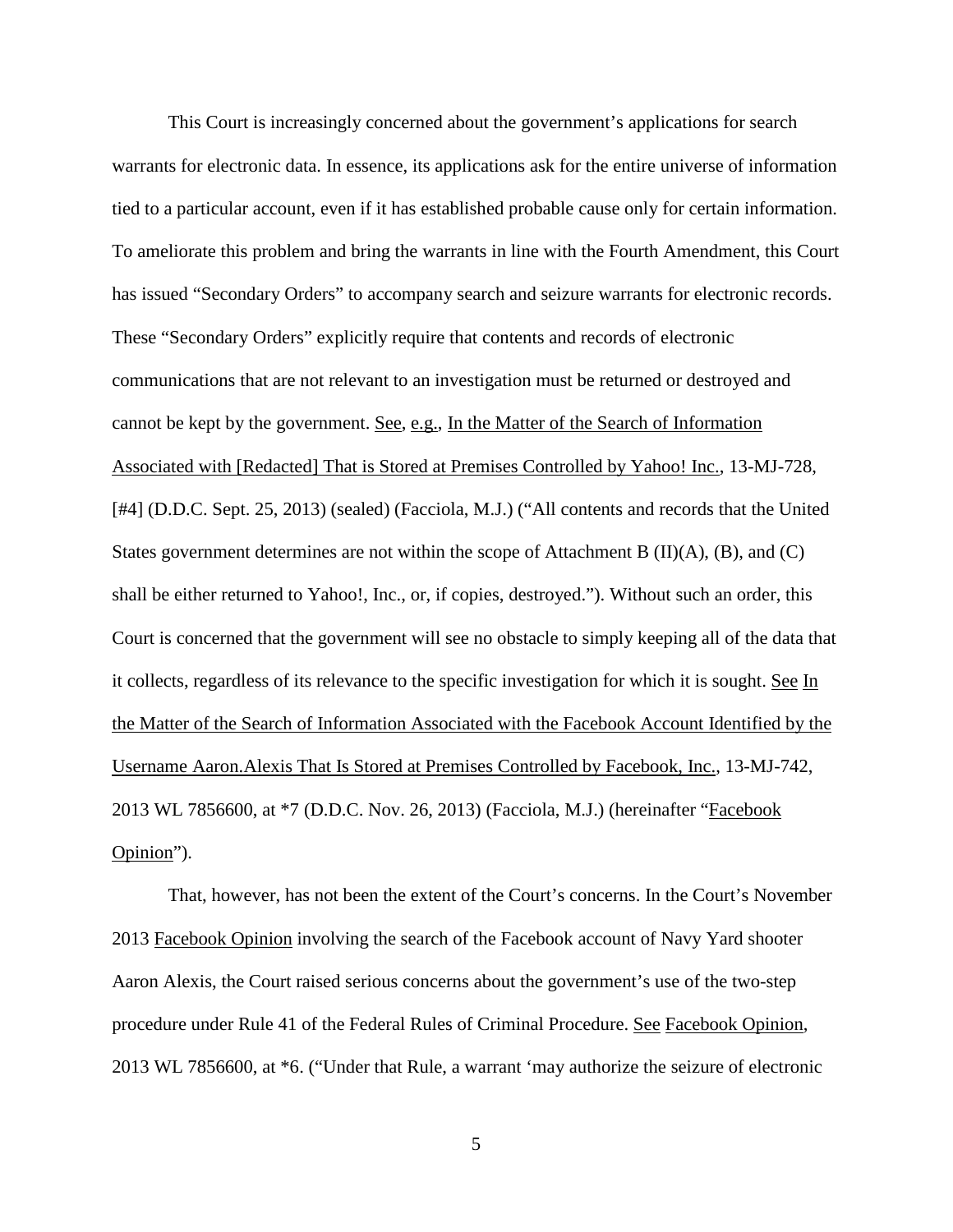storage media or the seizure or copying of electronically stored information. Unless otherwise specified, the warrant authorizes a later review of the media or other information consistent with the warrant.'") (citing Fed. R. Crim. P.  $41(e)(2)(B)$ ). Under this approach, "the initial section of the warrants authorizing the electronic communications service provider to disclose all email communications (including all content of the communications), and all records and other information regarding the account is too broad and too general." In re Applications for Search Warrants for Information Associated with Target Email Accounts/Skype Accounts, Nos. 13–MJ– 8163, 13–MJ–8164, 13–MJ–8165, 13–MJ–8166, 13–MJ–8167, 2013 WL 4647554, at \*1 (D.Kan. Aug. 27, 2013) ("In re App."). Despite the Court raising its concerns and urging the government to adopt a different approach, the government continues to ask for all electronically stored information in e-mail accounts, irrespective of the relevance to the investigation.

To ameliorate these problems with respect to Alexis's Facebook account, the Court modified the search warrant to ensure that no third-party communications were turned over to the government, see Facebook Opinion, 2013 WL 7856600, at \*3, and to require that the government destroy "[a]ll records and content that the government determines are NOT within the scope of the investigation." Id. at \*7.

While those minimization procedures satisfied the Court in that particular case, it warned the government to "adopt stricter search parameters in future applications" or the Court would be "unwilling to issue any search and seizure warrants for electronic data that ignore the constitutional obligations to avoid 'general' electronic warrants." Facebook Opinion, 2013 WL 7856600, at \*8. The Court recommended several different approaches, including key word searches, using an independent special master to conduct searches, or segregating the people who are performing the search from those who are conducting the investigation. Id. As the present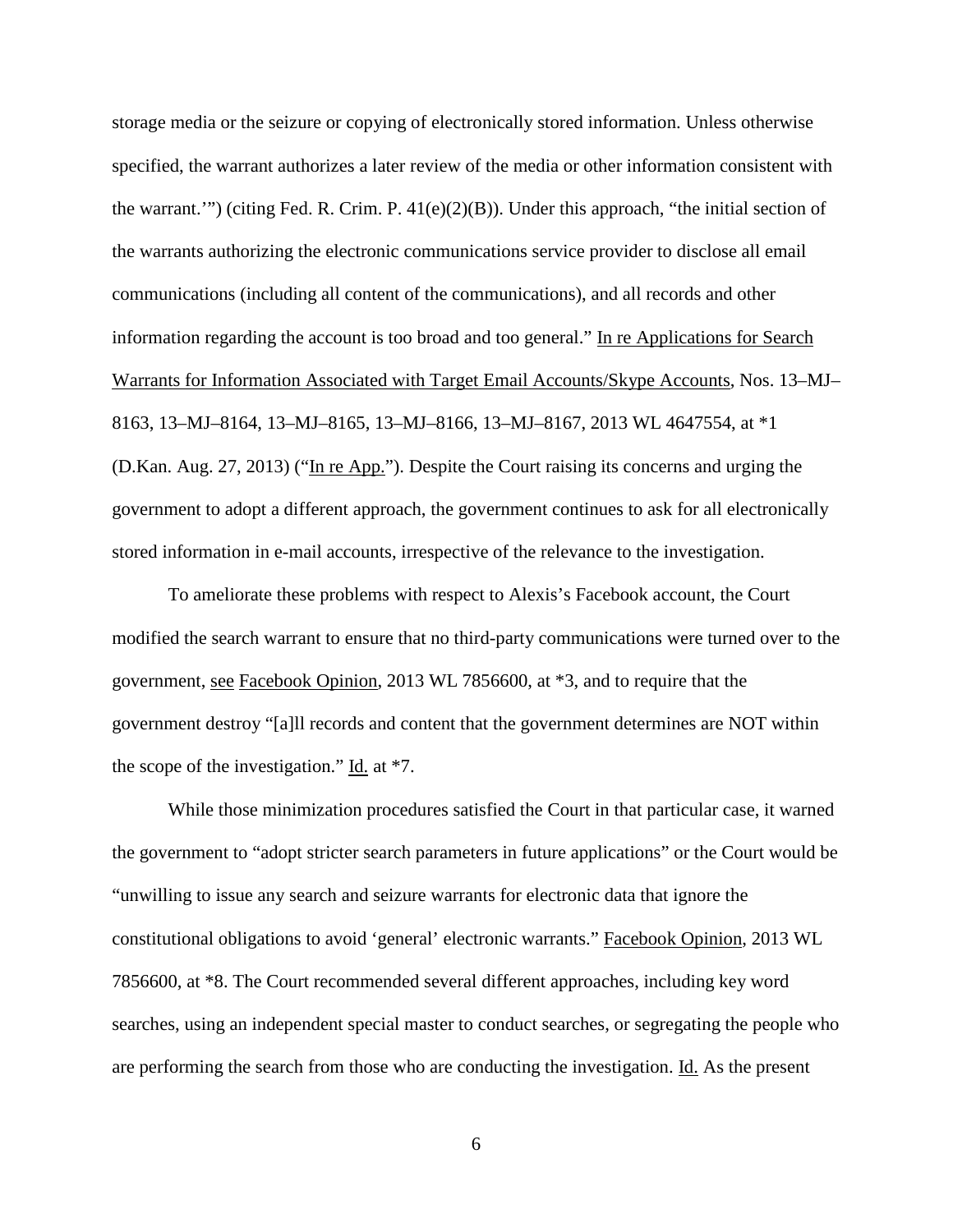Application makes clear, the government has not taken the intervening months to address these concerns. Instead, it persists in its entitlement to the entire email account, without suggesting how the items that may be seized because there is probable cause to believe that they are evidence of a crime can be segregated from those that are not.

#### **B. The Government Seeks an Unconstitutional General Warrant**

This Court is also troubled that the government seeks a broad search and seizure warrant for e-mails and all other content related to this e-mail account. The Supreme Court has recognized two constitutional protections served by the warrant requirement of the Fourth Amendment. "First, the magistrate's scrutiny is intended to eliminate altogether searches not based on probable cause. The premise here is that any intrusion in the way of search or seizure is an evil, so that no intrusion at all is justified without a careful prior determination of necessity." Coolidge v. N.H., 403 U.S. 443, 467 (1971). Thus, it is this Court's duty to reject any applications for search warrants where the standard of probable cause has not been met. Second, as the Supreme Court has also said, "[T]hose searches deemed necessary should be as limited as possible. Here, the specific evil is the 'general warrant' abhorred by the colonists, and the problem is not that of intrusion per se, but of a general, exploratory rummaging in a person's belongings." Id. To follow the dictates of the Fourth Amendment and to avoid issuing a general warrant, a court must be careful to ensure that probable cause exists to seize each item specified in the warrant application.

With respect to searches of electronic information, careful attention must be paid to the dictates of the particularity requirements of the Fourth Amendment, which limits the "authorization to search to the specific areas and things for which there is probable cause to search." Md. v. Garrison, 480 U.S. 79, 84 (1987). As the Supreme Court has recognized, "the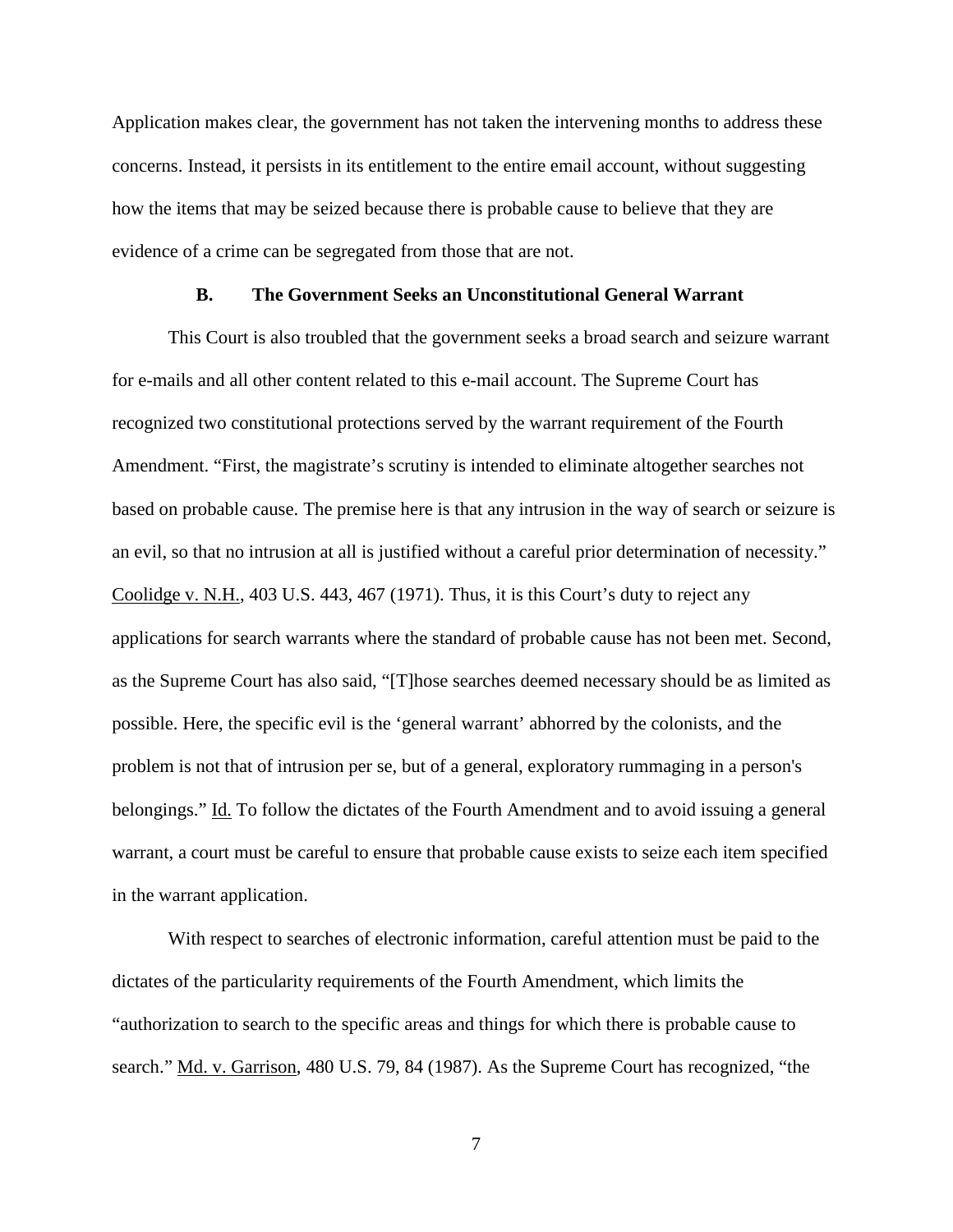requirement ensures that the search will be carefully tailored to its justifications, and will not take on the character of the wide-ranging exploratory searches the Framers intended to prohibit." Id. Any search of an electronic source has the potential to unearth tens or hundreds of thousands of individual documents, pictures, movies, or other constitutionally protected content. It is thus imperative that the government "describe the items to be seized with as much specificity as the government's knowledge and circumstances allow." United States v. Leary, 846 F.2d 592, 600 (10th Cir. 1988).

Here, the government has adequately described the "items to be seized"—but it has done so in the wrong part of the warrant and in a manner that will cause an unconstitutional seizure. By abusing the two-step procedure under Rule 41, the government is asking Apple to disclose the entirety of three months' worth of e-mails and other e-mail account information. See Application at 14-15. Yet, on the very next page, it explains that it will only "seize" specific items related to its criminal investigation; it goes so far as to name specific individuals and companies that, if mentioned in an e-mail, would make that e-mail eligible to be seized. Id. at 15. Thus, the government has shown that it *can* "describe the items to be seized with [] much specificity"; it has simply chosen not to by pretending that it is not actually "seizing" the information when Apple discloses it. See Facebook Opinion [#5] at 9-10 ("By distinguishing between the two categories, the government is admitting that it does not have probable cause for all of the data that Facebook would disclose; otherwise, it would be able to 'seize' everything that is given to it.").

As this Court has previously noted, any material that is turned over to the government is unquestionably "seized" within the meaning of the Fourth Amendment. See Brower v. Cnty. of Inyo, 489 U.S. 593, 596 (1989) (noting that a "seizure" occurs when an object is intentionally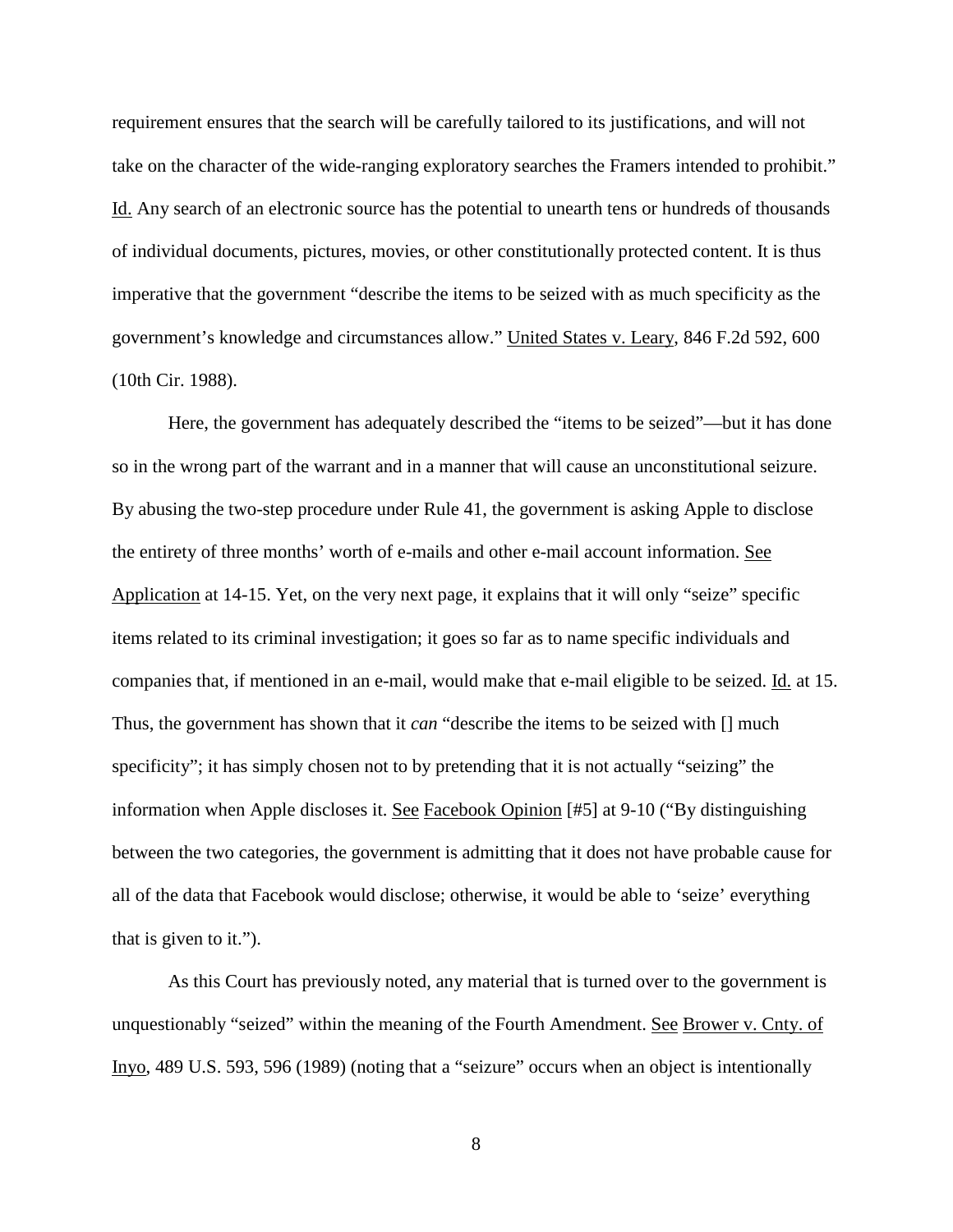detained or taken). The two-step procedure of Rule 41 cannot be used in situations like the current matter to bypass this constitutional reality because the data is seized by the government as soon as it is turned over by Apple. Even if, as Professor Orin Kerr has stated, a search does not occur until "the data is exposed to possible human observation," Orin Kerr, Searches and Seizures in a Digital World, 119 Harv. L. Rev. 531, 551 (2005), the seizure of a potentially massive amount of data without probable cause has still occurred—and the end result is that the government has in its possession information to which it has no right. See In re App., 2013 WL 4647554, at \*9 ("The Court notes that while nothing in Section 2703 or Fed.R.Crim.P. 41 may specifically preclude the government from requesting the full content of electronic communications in a specific email account, the Fourth Amendment may do so and does here."). What the government proposes is that this Court issue a general warrant that would allow a "general, exploratory rummaging in a person's belongings"—in this case an individual's e-mail account. Coolidge, 403 U.S. at 467. This Court declines to do so.

## **C. The Electronic Communications Service Provider Should Perform the Search**

In the Facebook Opinion, this Court urged the government to adopt a procedure that would allow it to obtain the information it legitimately needs for criminal investigations while respecting the Fourth Amendment, such as:

- 1. Asking the electronic communications service provider to provide specific limited information such as emails or faxes containing certain key words or emails sent to/from certain recipients;
- 2. Appointing a special master with authority to hire an independent vendor to use computerized search techniques to review the information for relevance and privilege;
- 3. If the segregation is to be done by government computer personnel, the government must agree in the warrant application that the computer personnel will not disclose to the investigators any information other than that which is the target of the warrant;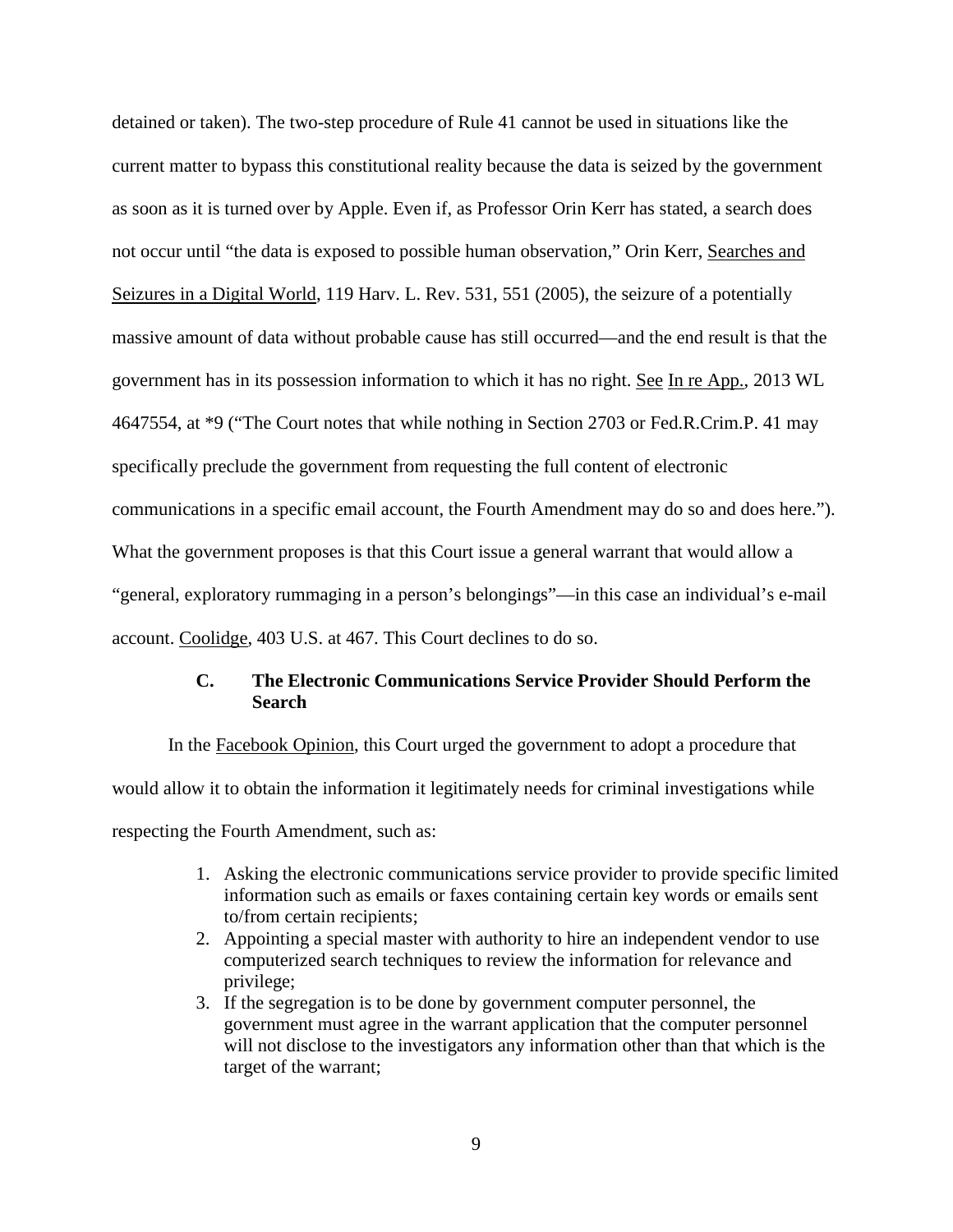- 4. Magistrate judges should insist that the government waive reliance upon the plain view doctrine in digital evidence cases; and
- 5. The government's search protocol must be designed to uncover only the information for which it has probable cause, and only that information may be examined by the case agents.

See Facebook Opinion, 2013 WL 7856600, at  $*8$  (citing In the Matter of Applications for Search Warrants for Case Nos. 12-MJ-8119-DJW and Information Associated with 12-MJ-9191-DJW Target Email Address, Nos. 12-MJ-8119, 12-MJ-8191, 2012 WL 4383917, at \*10 (items 1-2); United States v. Comprehensive Drug Testing, Inc., 621 F.3d 1162, 1180 (9th Cir. 2010) (Kozinski, J. concurring) (items 3-5)). See also In re Search Warrant, 71 A.3d 1158, 1186 (Vt. 2012) (upholding nine *ex ante* restrictions on a search warrant for electronic data but holding that the issuing officer could not prevent the government from relying on the plain view doctrine).

Despite being warned to "seriously consider how to minimize the amount of information that its search warrant applications seek to be disclosed" or "find this Court unwilling to issue any search and seizure warrants for electronic data that ignore the constitutional obligations to avoid 'general' electronic warrants," Facebook Opinion, 2013 WL 7856600, at \*8, the government continues to submit overly broad warrants and makes no effort to balance the law enforcement interest against the obvious expectation of privacy e-mail account holders have in their communications. See United States v. Warshak, 631 F.3d 266, 285-86 (6th Cir. 2010) ("Given the fundamental similarities between email and traditional forms of communication, it would defy common sense to afford emails lesser Fourth Amendment protection."). In this case, balancing those interests might require that Apple perform the search for relevant e-mails. Indeed, despite any government protestation, a subpoena served on a third party, such as a bank, compels that entity to look within a record set for the particular documents sought. E-mail providers like Apple are technologically sophisticated actors; in fact, one of Apple's main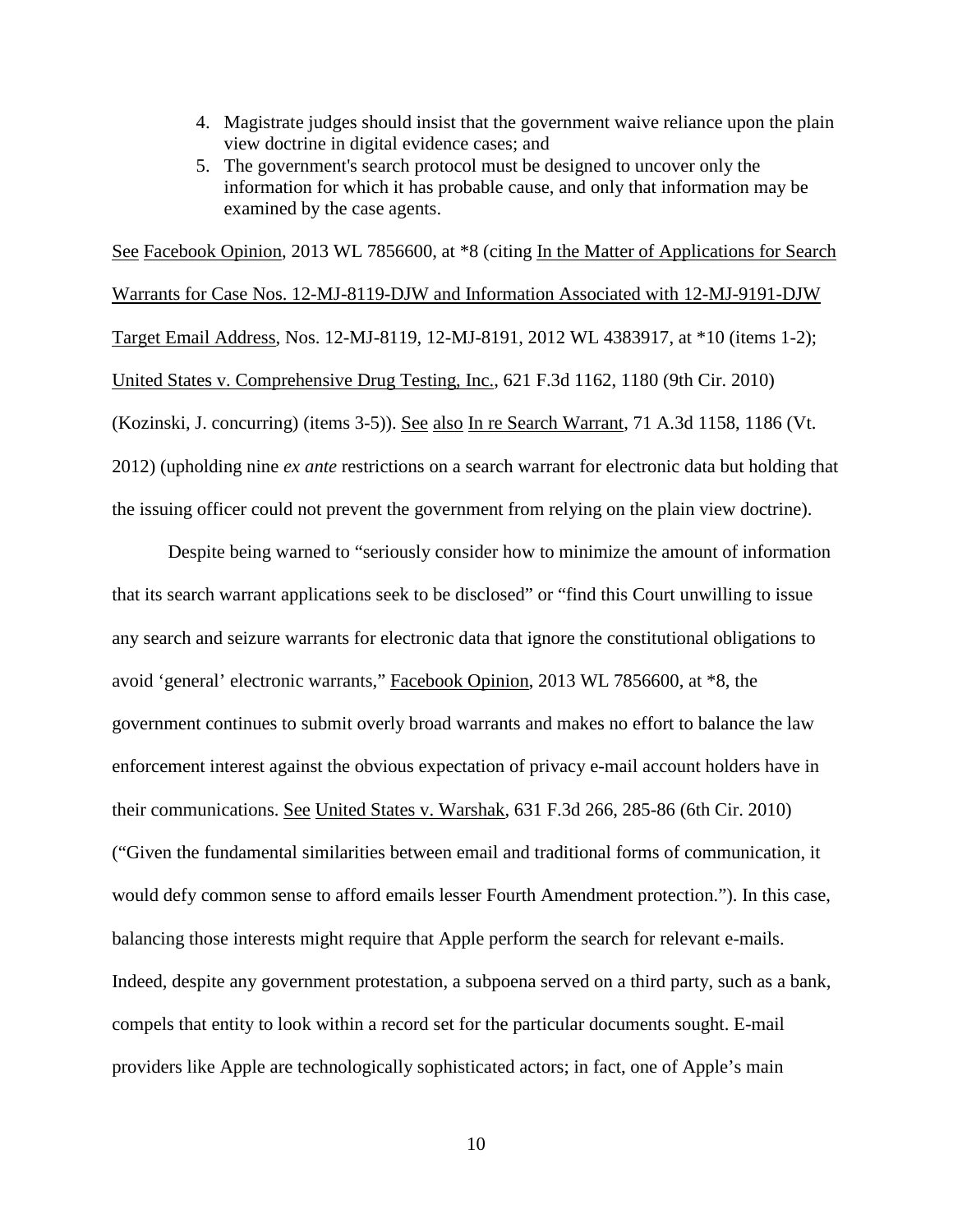competitors, Google, has created an entire business model around searching the contents of email in order to deliver targeted advertising, and it has done so for a decade. See, e.g., Jon Healey, Privacy Advocates Attack Gmail – Again – for Email Scanning, Los Angeles Times, Aug. 15, 2013, *available at* http://articles.latimes.com/2013/aug/15/news/la-ol-google-gmailprivacy-reasonable-expectation-20130814 (last visited Mar. 7, 2014) ("As Google notes, this practice has been a standard feature of Gmail since its inception in 2004."). There is no reason to believe that Apple or any other entity served with a warrant is incapable of doing what entities responding to subpoenas have done under common law.

In its "seizure" section, the Application specifies that e-mails would only be "seized" if they relate to specific people and companies. See Application at 16. On a more fundamental level, the government surely knows how it intends to ultimately sort through the information disclosed by Apple. If a wide disclosure followed by a government search violates the Fourth Amendment, then the obvious answer is to have Apple perform the search using the criteria that the government would itself use in the same way that a bank, in the example used above, might find a particular type of document in its customer files.

This Court is aware that other district courts have held that the "Fourth Amendment does not require the government to delegate a prescreening function to the internet service provider or to ascertain which e-mails are relevant before copies are obtained from the internet service provider for subsequent searching." United States v. Taylor, 764 F. Supp. 2d 230, 237 (D.Me. 2011); accord United States v. Bickle, 10–CR–00565, 2011 WL 3798225, at \*20 (D.Nev. July 21, 2011); United States v. Bowen, 689 F.Supp.2d 675, 682 (S.D.N.Y. 2010). But, in light of the government's repeated submission of overly broad warrants that violate the Fourth Amendment, this Court can see no reasonable alternative other than to require the provider of an electronic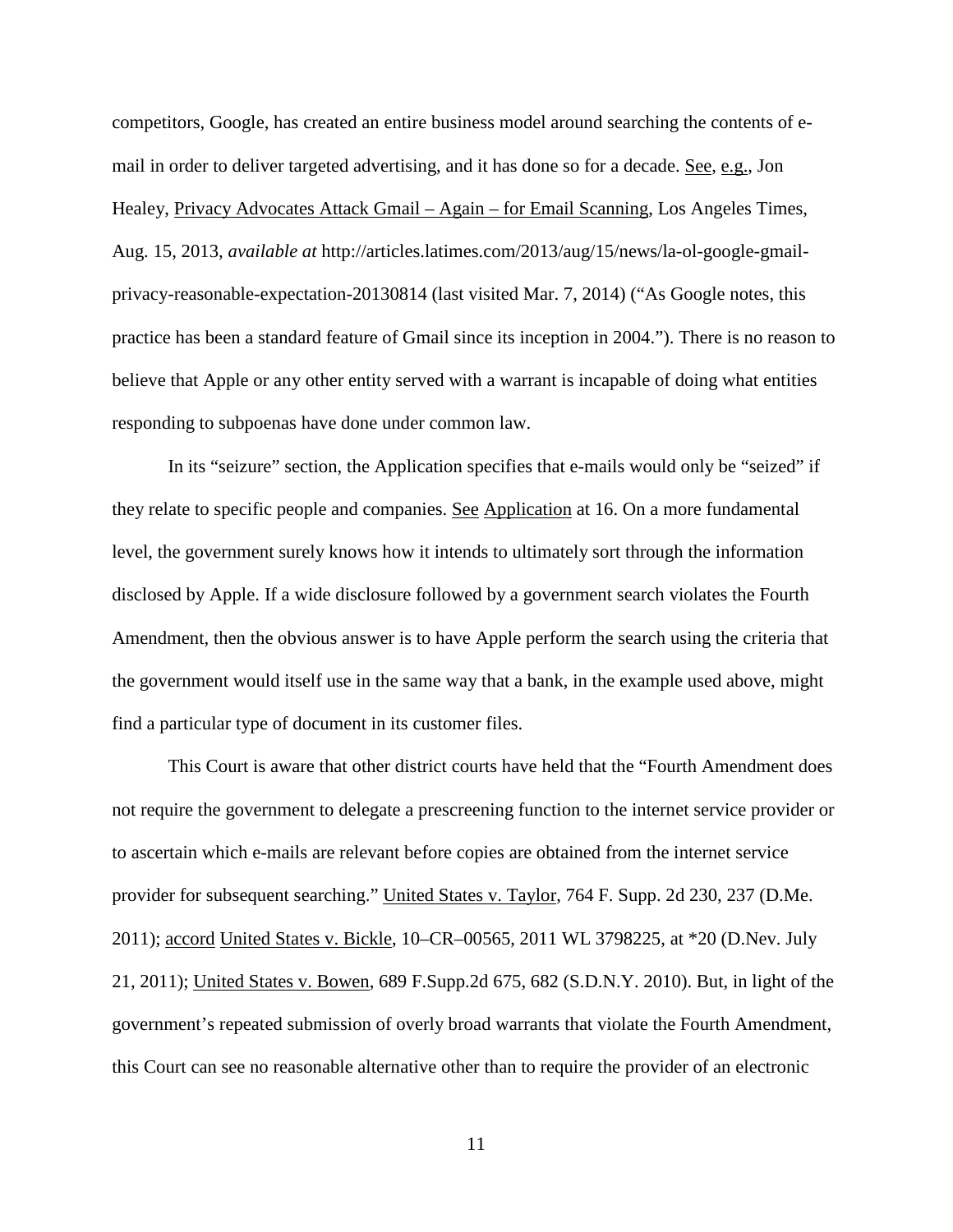communications service to perform the searches. Under the government's demand that it be given everything, the government leaves the Court with only two options: deny the warrants thus depriving the government of needed information—or issue warrants that are repugnant to the Fourth Amendment. Neither is viable.

Thus, having an electronic communication service provider perform a search, using a methodology based on search terms such as date stamps, specific words, names of recipients, or other methodology suggested by the government and approved by the Court seems to be the only way to enforce the particularity requirement commanded by the Fourth Amendment.

#### **D. The Government Must Return or Destroy Irrelevant Information**

The Court is particularly troubled that the Application does not specify what will occur with e-mails and other information that is, even by the government's standards, not relevant. Will that information be returned, destroyed, or kept indefinitely? The "Secondary Orders" that have been routinely issued by this Court—and a significant portion of the Facebook Opinion have required the government to destroy all contents and records that are not within the scope of the investigation as outlined in the search warrant. See Facebook Opinion, 2013 WL 7856600, at \*7. While such a clause in a search warrant application is certainly necessary for its issuance by this Court, the government should not believe that it is sufficient. In this case, its absence is grounds enough for the Court to deny the Application.

#### **IV. Conclusion and Order**

By the Court's count, it modified approximately twenty search and seizure warrants for electronic information during September and December 2013. It will no longer do so. Instead, any warrants that do not comport with the requirements of the Fourth Amendment will—like the present Application—be denied with an explanation of why they have been denied so that the